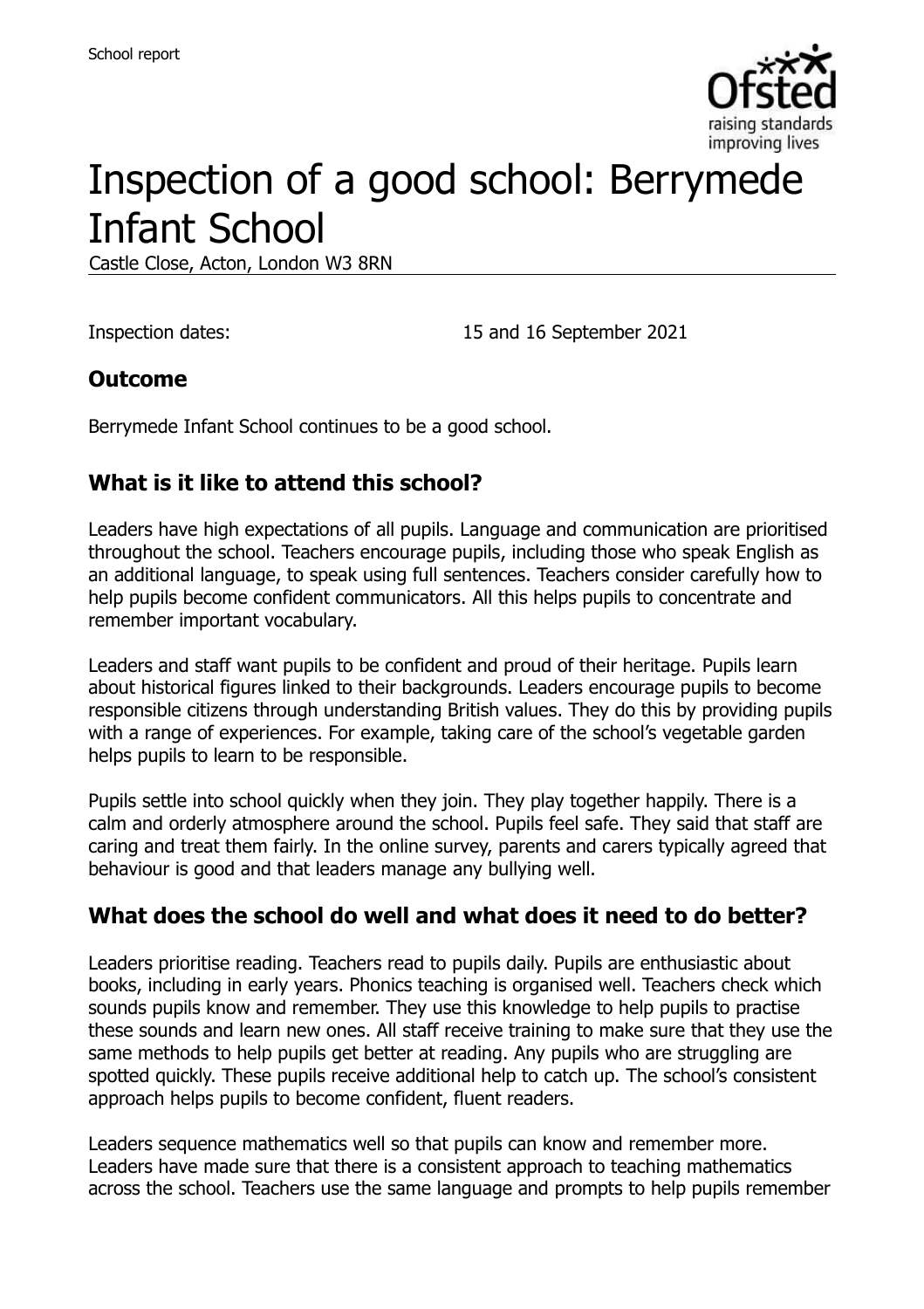

important mathematical content. For example, pupils use arm gestures to represent different parts of equations. Teachers allocate time in class for pupils to recall previous knowledge. Teachers also check on pupils' learning at specific points during the year. This helps teachers plan what to teach next. In early years, children learn what they need to know to prepare them for Year 1. Inside and outdoors, children develop their knowledge of mathematics. Teachers manage any incidents of low-level disruption swiftly to avoid any impact on learning.

The subjects taught in the school are in line with those in the national curriculum. Generally, leaders think carefully about how subject content is sequenced. This means that pupils can build successfully on what they have learned previously. For example, in geography, pupils start to learn about maps from early years. They develop their knowledge well and have a secure understanding by the time they get to Year 2. However, in a few subjects, leaders have not planned the order in which key content is learned as carefully. In some instances, they have not identified the most important content that pupils need to remember for future learning.

In the past, subject leaders worked with other schools and organisations. This helped leaders improve their knowledge. This ongoing work and training for staff are not yet completed due to the COVID-19 pandemic.

Pupils access a range of wider opportunities. Leaders work with external agencies to enrich the curriculum. For example, a nutritionist helps pupils and their parents understand healthy eating choices. Leaders prioritise after-school fitness clubs, such as for dancing and martial arts. They aim to encourage pupils to be physically active. Leaders also plan educational visits linked to pupils' learning.

Pupils with special educational needs and/or disabilities (SEND) are well catered for. Pupils with SEND access the same subjects as their peers. They receive suitable support in class. Adaptations, such as visual resources, help all pupils to understand what is being taught. External therapists work with pupils and provide training for staff. Leaders work closely with these experts. They check that staff are doing the right things to support pupils and their families effectively.

Governors and leaders work together to manage staff workload and well-being. Governors and leaders check the results of staff questionnaires and feedback. They use this information to find ways to reduce unnecessary burdens on staff. Staff appreciate the work done to support their well-being. Local authority partners, governors and leaders worked together to implement a new approach to phonics. As a result, all staff receive the right training and support.

## **Safeguarding**

The arrangements for safeguarding are effective.

Staff receive training to help them identify pupils who may need support. They are aware of local and national issues that may affect pupils. Staff know where to seek help and how to report concerns. Leaders engage with external services to make sure that pupils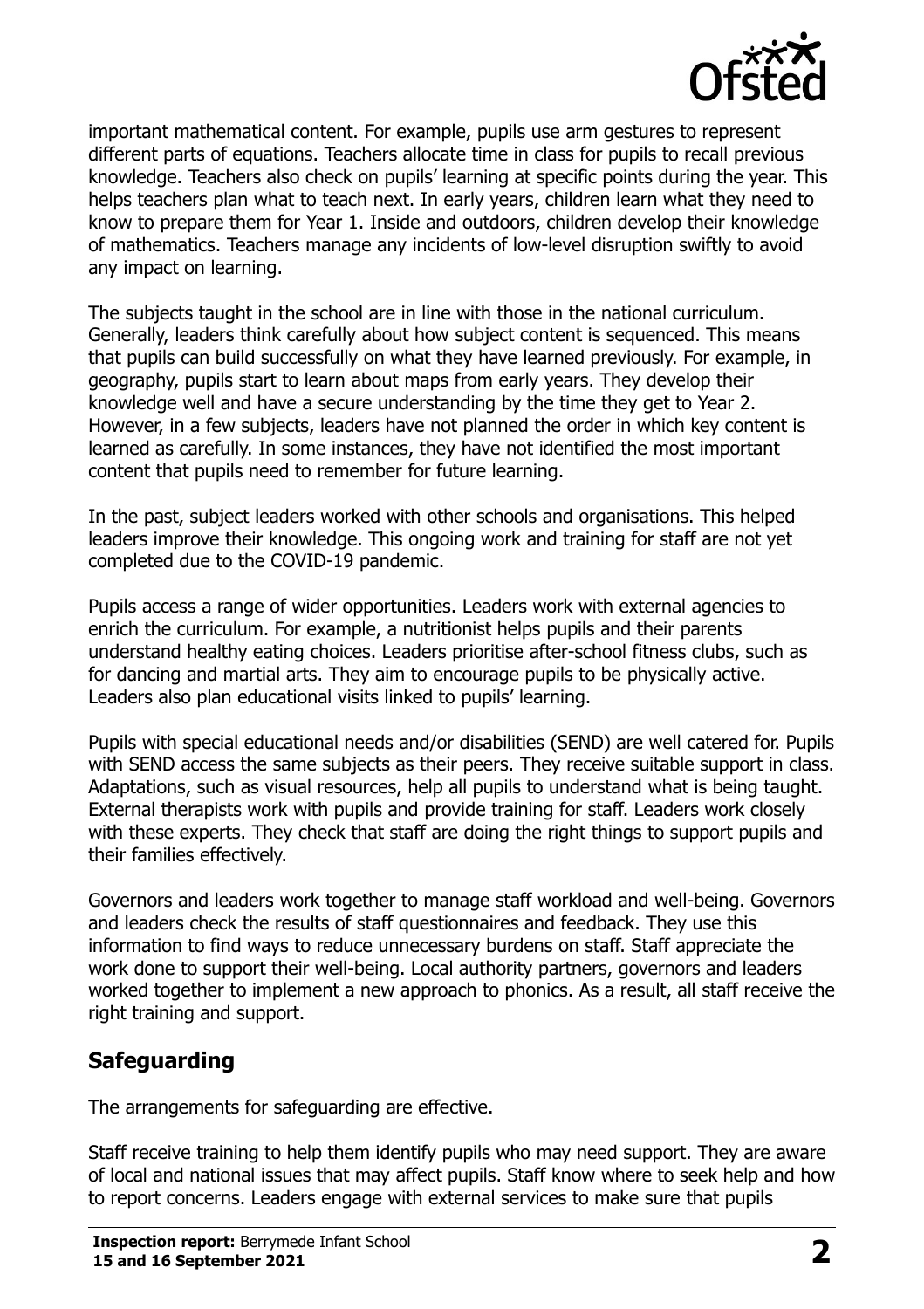

receive appropriate help and support. Leaders build positive relationships with parents. This helps them identify and support families who may need early help.

Leaders are committed to safeguarding. They make sure that adults are properly vetted before they start working with pupils. Through assemblies and discussions, pupils are encouraged to keep themselves safe. Pupils in Year 1, for example, can recite the telephone number for a national safeguarding charity. They know what support is available should they need to call.

## **What does the school need to do to improve?**

# **(Information for the school and appropriate authority)**

■ The curriculum content that pupils need to know and the order in which it should be learned is not carefully planned in all subjects. This means that in a few subjects, pupils do not build up all the key knowledge they need for future learning. However, it is clear that leaders have already taken action to plan next year's curriculum and to train staff in how to deliver it. For this reason, the transitional arrangements have been applied. Leaders should make sure that in all subjects, the content is carefully selected and coherently sequenced.

## **Background**

When we have judged a school to be good, we will then normally go into the school about once every four years to confirm that the school remains good. This is called a section 8 inspection of a good or outstanding school, because it is carried out under section 8 of the Education Act 2005. We do not give graded judgements on a section 8 inspection. However, if we find some evidence that a school would now receive a higher or lower grade, then the next inspection will be a section 5 inspection. Usually this is within one to two years of the date of the section 8 inspection. If we have serious concerns about safeguarding, behaviour or the quality of education, we will deem the section 8 inspection a section 5 inspection immediately.

This is the second section 8 inspection since we judged the school to be good in October 2011.

## **How can I feed back my views?**

You can use [Ofsted Parent View](https://parentview.ofsted.gov.uk/) to give Ofsted your opinion on your child's school, or to find out what other parents and carers think. We use information from Ofsted Parent View when deciding which schools to inspect, when to inspect them and as part of their inspection.

The Department for Education has further quidance on how to complain about a school.

If you are the school and you are not happy with the inspection or the report, you can [complain to Ofsted.](https://www.gov.uk/complain-ofsted-report)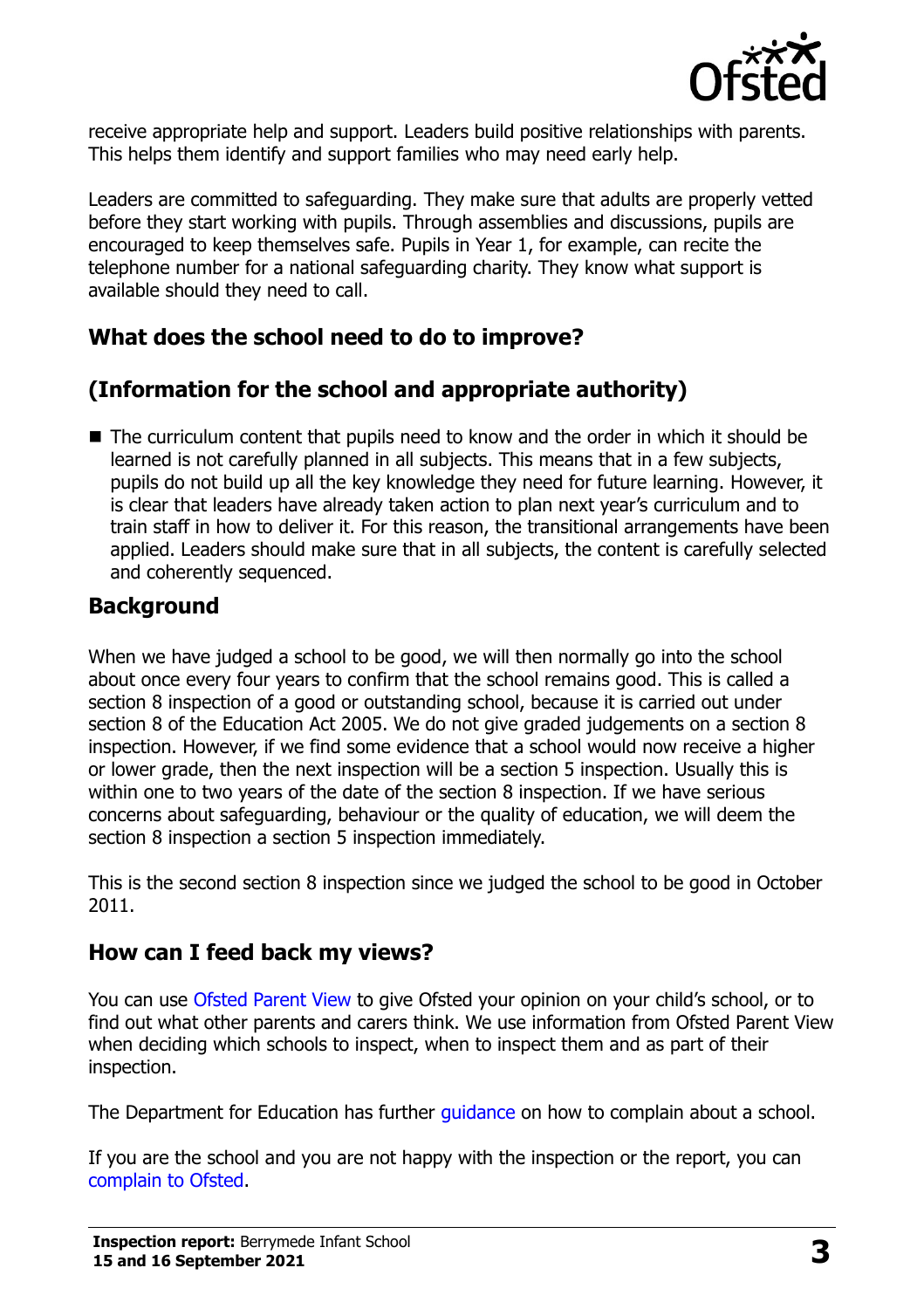

## **Further information**

You can search for [published performance information](http://www.compare-school-performance.service.gov.uk/) about the school.

In the report, '[disadvantaged pupils](http://www.gov.uk/guidance/pupil-premium-information-for-schools-and-alternative-provision-settings)' refers to those pupils who attract government pupil premium funding: pupils claiming free school meals at any point in the last six years and pupils in care or who left care through adoption or another formal route.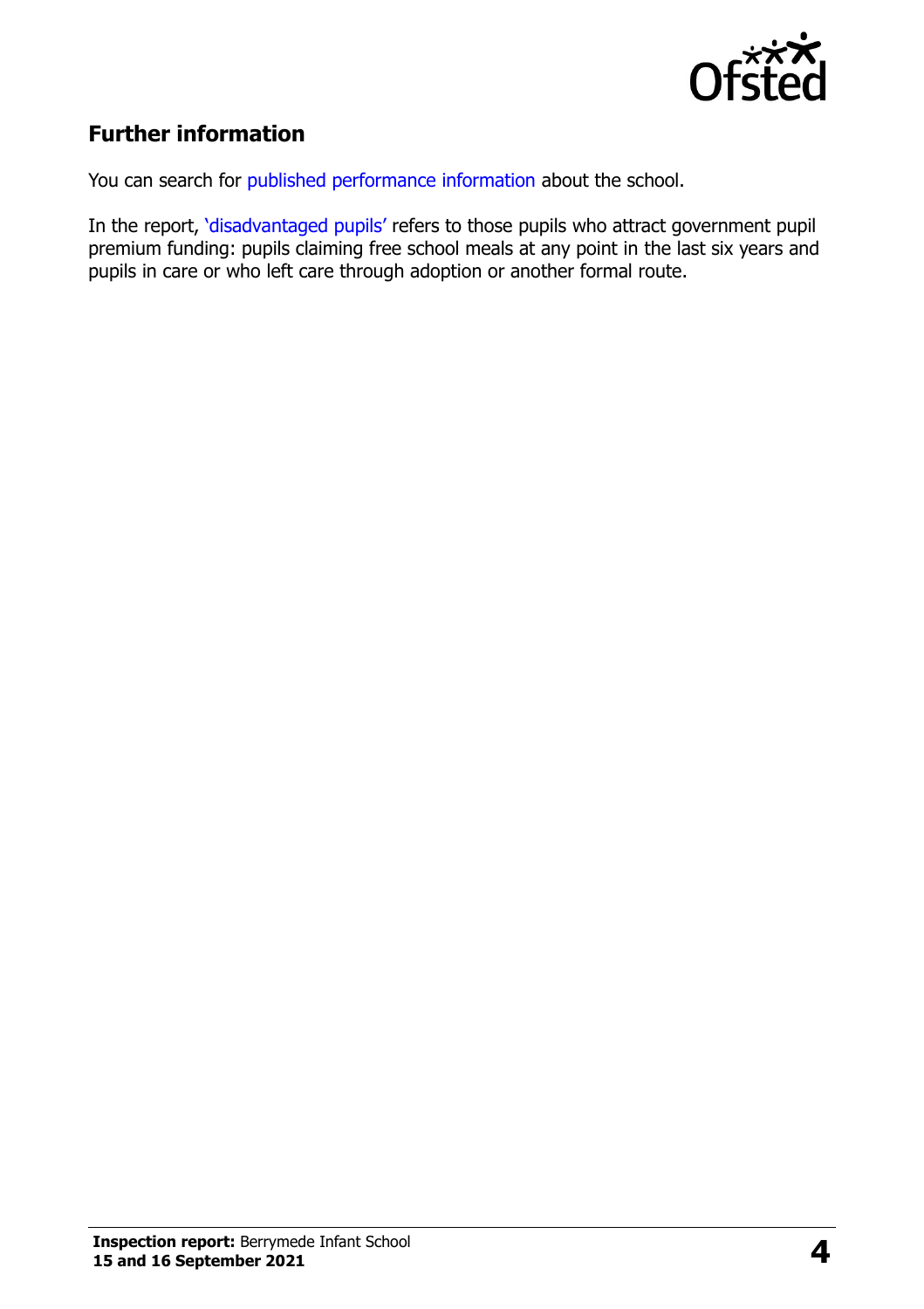

#### **School details**

| Unique reference number             | 101867                                                                 |
|-------------------------------------|------------------------------------------------------------------------|
| <b>Local authority</b>              | Ealing                                                                 |
| <b>Inspection number</b>            | 10199991                                                               |
| <b>Type of school</b>               | Infant                                                                 |
| <b>School category</b>              | Community                                                              |
| Age range of pupils                 | $3$ to $7$                                                             |
| <b>Gender of pupils</b>             | Mixed                                                                  |
| Number of pupils on the school roll | 165                                                                    |
| <b>Appropriate authority</b>        | The governing body                                                     |
| <b>Chair</b>                        | Yvonne Johnson                                                         |
| <b>Headteacher</b>                  | Joanna Etheridge                                                       |
| <b>Website</b>                      | www.berrymedeinfants.co.uk                                             |
| Date of previous inspection         | 14 September 2016, under section 8 of the<br><b>Education Act 2005</b> |

## **Information about this school**

- There has been a change of headteacher since the previous inspection.
- The school uses no alternative providers.
- The school is currently planning to merge with the neighbouring Berrymede Junior school to become Berrymede Primary in September 2022.

## **Information about this inspection**

This was the first routine inspection the school had received since the COVID-19 pandemic began. The inspector discussed the impact of the pandemic with school leaders, and has taken that into account in their evaluation of the school.

- The inspector met with the headteacher, executive headteacher and other school leaders. The inspector also met with representatives of the governing body and a representative from the local authority.
- Deep dives were carried out in these subjects: early reading, mathematics and history. For each deep dive, the inspector met with subject leaders, looked at curriculum plans,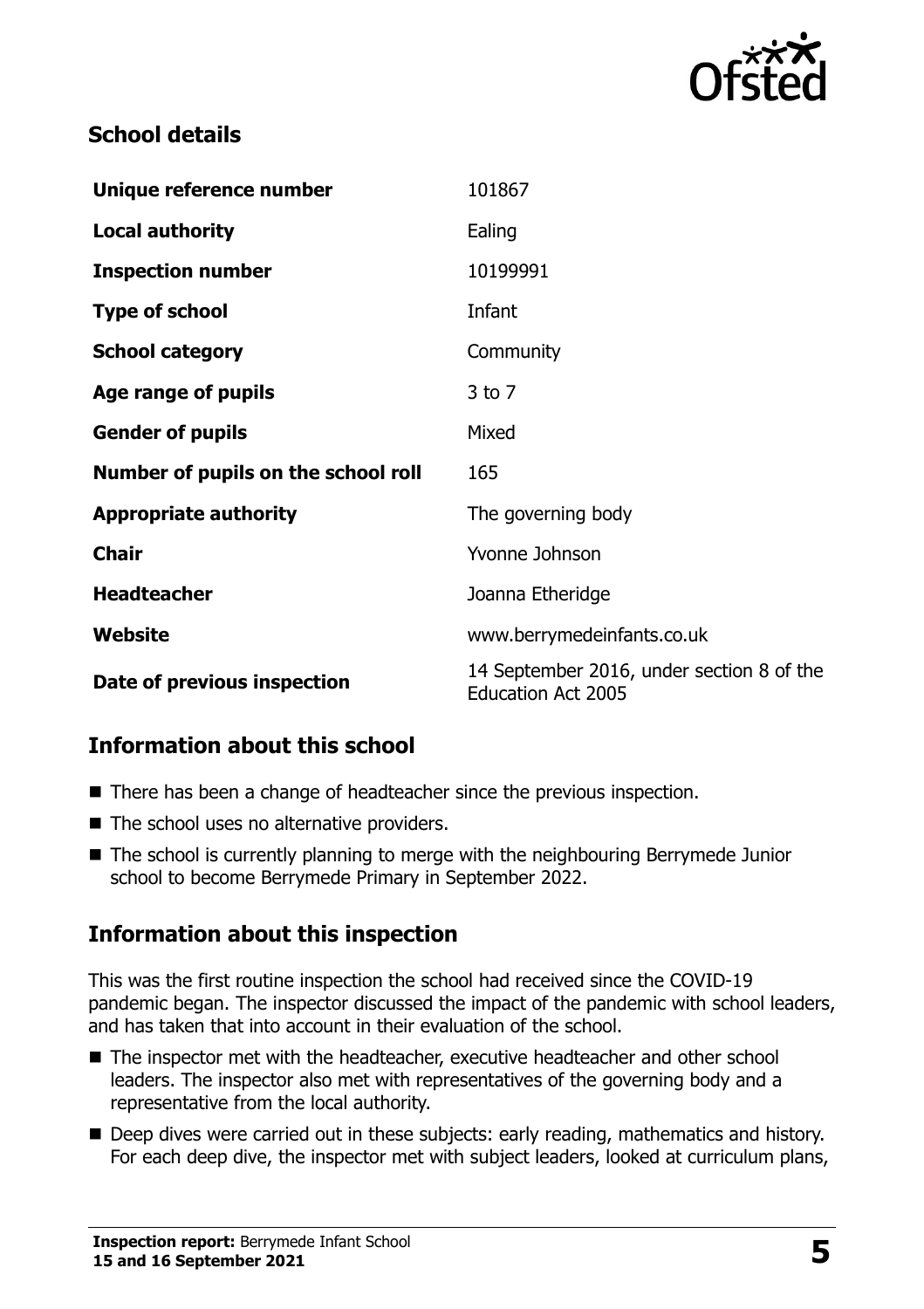

visited a sample of lessons, spoke to teachers, spoke to some pupils about their learning and looked at samples of pupils' work.

- The inspector also saw curriculum plans and spoke to leaders about some other subjects.
- The inspector looked at the safeguarding arrangements in the school. The inspector spoke to leaders and staff about what they are doing to safeguard pupils. The inspector looked at records and documentation and also checked that leaders make the necessary pre-employment checks.
- The inspector spoke to staff about their workload and well-being, looked at 14 responses to the Ofsted online survey for parents, and spoke to some parents to find out their views.

#### **Inspection team**

Andrea Bedeau, lead inspector Her Majesty's Inspector